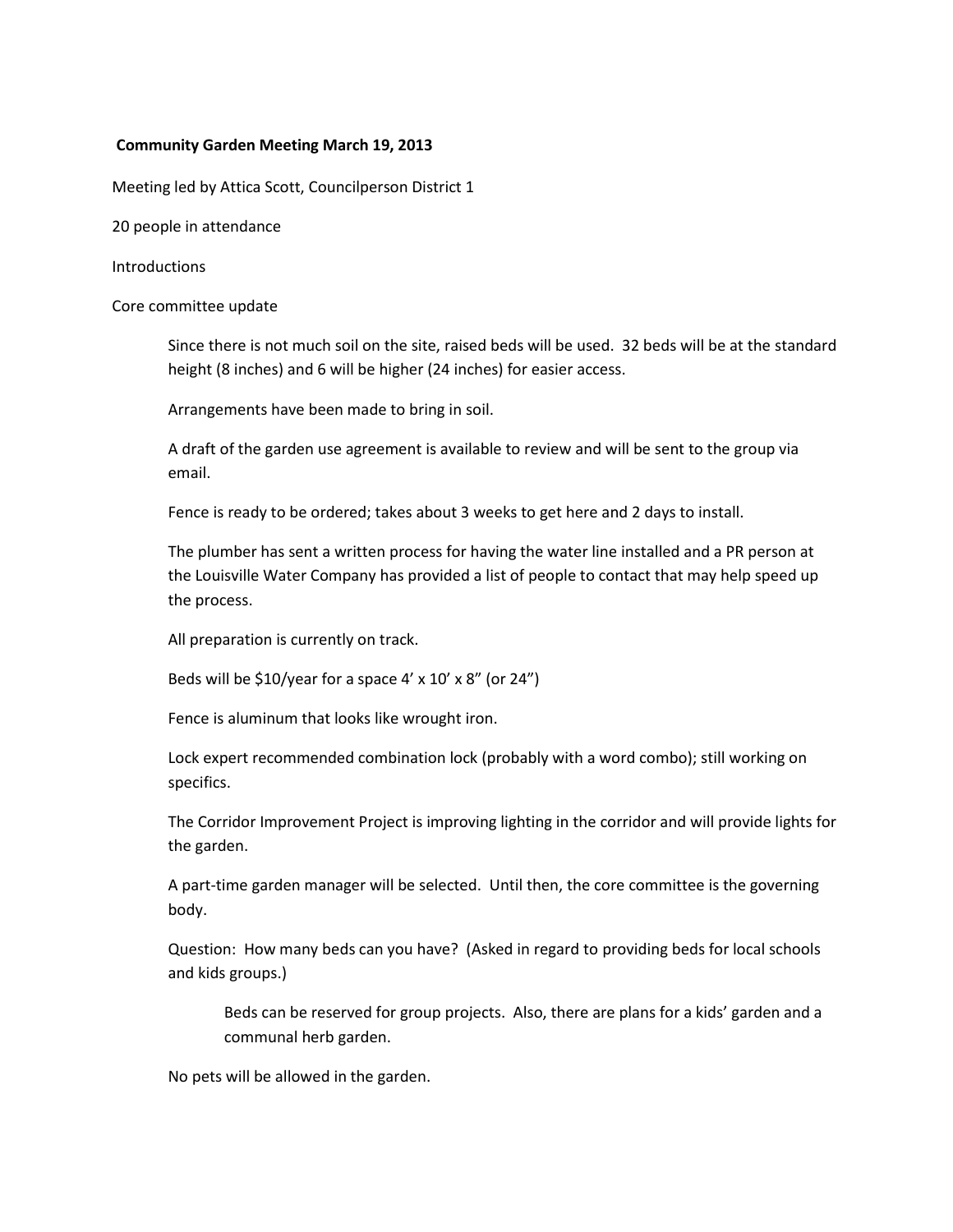Planning on having an area for cooking demos so kids can visit and learn how to use the veg they grow in the garden. Also will have a picnic area for community events.

The garden use agreement will need to address if this will be an organic vs. non-organic garden.

The core committee will make this decision. Wayne Long (Cooperative Extension) added that even in organic gardens, some chemicals are approved for use. Both the Extension Office and UofL can provide resources and educational materials about this.

Core committee will also address if you can fence your bed or have supportive structures for tomatoes, etc. The lease with the city will also stipulate some of these issues.

Question: Can you share a bed?

The garden use agreement has a place for primary and secondary gardener. A tertiary gardener can also be added.

The garden use agreement will be ready to distribute on the build day, 4/13/13.

# Funding

Mini-grants from Healthy Hometown Initiative are due 4/5. Funds will be distributed in July so they would not be available immediately. Wayne Long (Cooperative Extension) said that they can partner with groups to apply for this grant, which has a ceiling of \$250,000. It would be best if an established community organization applied for this.

House next door to the garden looks bad, with siding coming off, etc. (2743 Dumesnil Avenue)

Core group has found out who the owner is and will work on having them get the house cleaned up.

## Build Day 4/13/13

Starts at 10 am with cleaning up of lot.

Confirmed help: YouthBuild, 2<sup>nd</sup> Division Police, Glory Youth Ministries, NC3.

We want West Louisville to be represented on the Build Day, which is also the first day of the Mayor's Give a Day Week. This is about the community coming together.

NC3 is coordinating the STOMP (door to door) on 4/2 and 4/3 then again on 4/10 and 4/11.

They will knock on doors, hand out fliers, start conversations about food justice.

Working on fliers to hand out. One attendee said that they have found door hangers to be particularly effective.